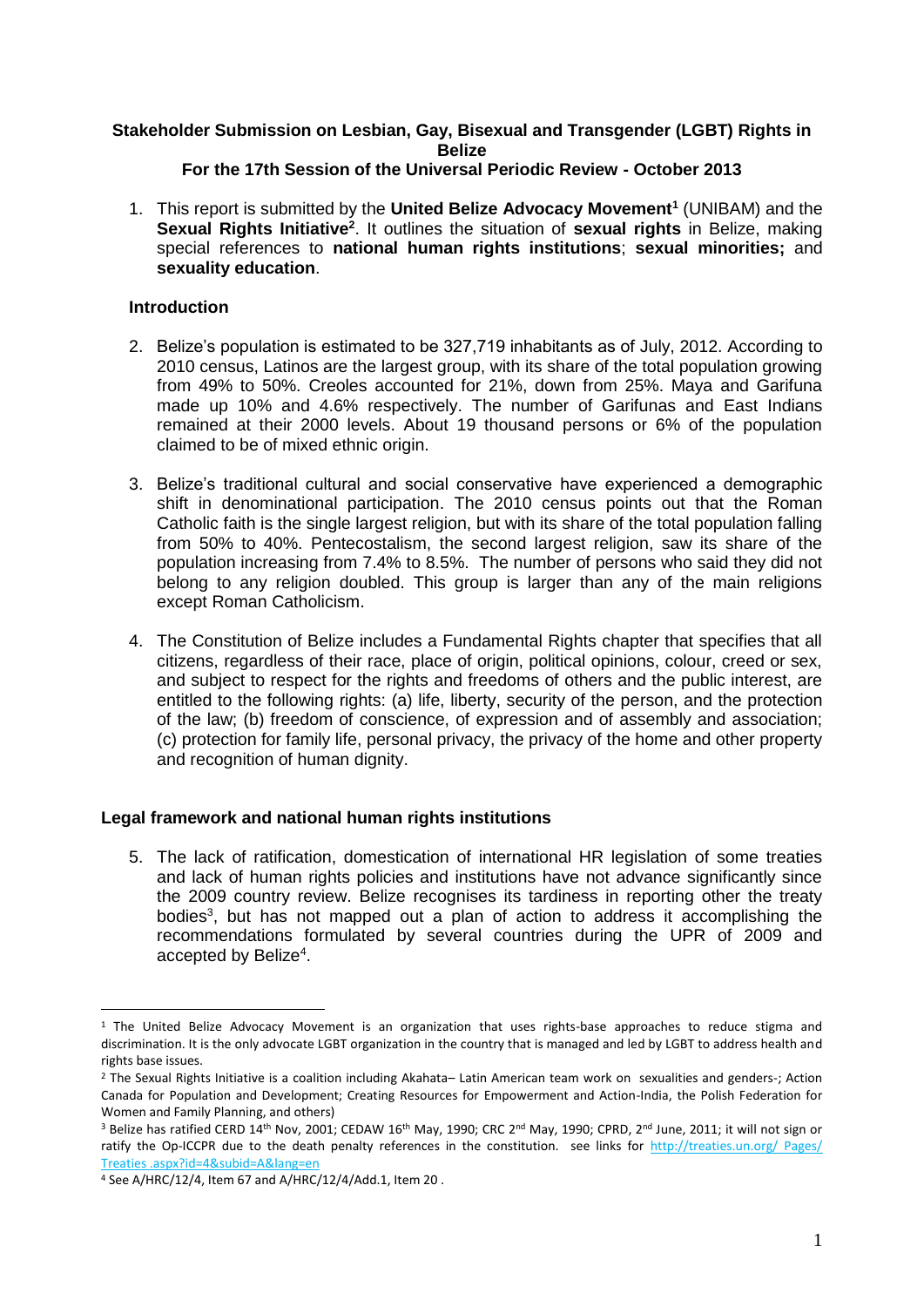- 6. In 2000 Belize signed the International Covenant on Economic, Social and Cultural Rights, but has not ratified the covenant. Nor has it signed on to the optional protocol. The optional protocols for CAT has not been acceded to or ratified and country report remains overdue for CAT. The International Convention for the Protection of All Persons from Enforced Disappearance has not been signed or ratified despite accepting to consider the recommendation for ratification<sup>5</sup>.
- 7. National legislation for implementing the substantive rights set out in international human rights law has not been forthcoming, making it clear that the Government of Belize to strengthen its human rights framework for its citizens and meet its obligations under international human rights law remain without any specific commitments to timelines and action.
- 8. National Human Rights mechanisms exist as interim bodies with no committed timelines to assess feasibility, and they include the Ombudsman Office only. There is no functioning Human Rights Commission in Belize as of end of beginning 2013.

#### **Recommendations:**

The government of Belize should:

- 9. Conduct a legal review based on sexual orientation and gender identity to define how enacted national legislation reflects substantive rights set out in international human rights obligations ratified by Belize and carry out the necessary actions to address gaps.
- 10. Develop and ammend national legislation in order to ensure the domestication of regional and international treaties ratified by Belice
- 11. Set timelines and commitment to talke specific actions with regards to the development of a human rights organism as recommended in the last UPR of the country $6$

## **LGBT Human Rights**

- 12. As the Yogyakarta Principles observe, all persons, regardless of their sexual or gender identity, are entitled to the full enjoyment of all human rights. In spite of existing obligations on Belize by virtue of the ratification of treaties, the government of Belize continues to deny extending to its LGBT citizens, social and legal recognition and protection of substantive rights in subsidiary legislation. There are several dispositions that do not reflect the application of equal treatment to sexual minorities, by action or by omission:
- 13. Belize Criminal Code Chapter 101 states in section 53: "*Every person who has carnal intercourse against the order of nature with any person or animal shall be liable to for 10 years*." A constitutional challenge was launch as the state did not demonstrate committed timeline to repeal or amendment. Currently, a case is filed before the Supreme Court to challenge that regulation<sup>7</sup>. In previous review Belize has received recommendations to take appropriate legislative measures in order to ensure that no person can be subject to criminal sanctions for same-sex activity between consenting adults<sup>8</sup>.

 $\overline{a}$ 

<sup>5</sup> See A/HRC/12/4, Item 67 and A/HRC/12/4/Add.1, Items 3 - 4 .

<sup>6</sup> See A/HRC/12/4, Item 68, 4

<sup>&</sup>lt;sup>7</sup> Section 53 case 668 of 2010 was filed in the Supreme Court, presently with sole claimant Caleb Orozco vs Attorney General and Interested parties being the Evangelical Association, Catholic Church and Anglican Church. UniBAM was recently added as interested party after being stuck out in April of 2012 alongside the international Commission of Jurist, Commonwealth Lawyers Association and Human Dignity Trust.

<sup>8</sup> A/HRC/12/4, Item 68, 3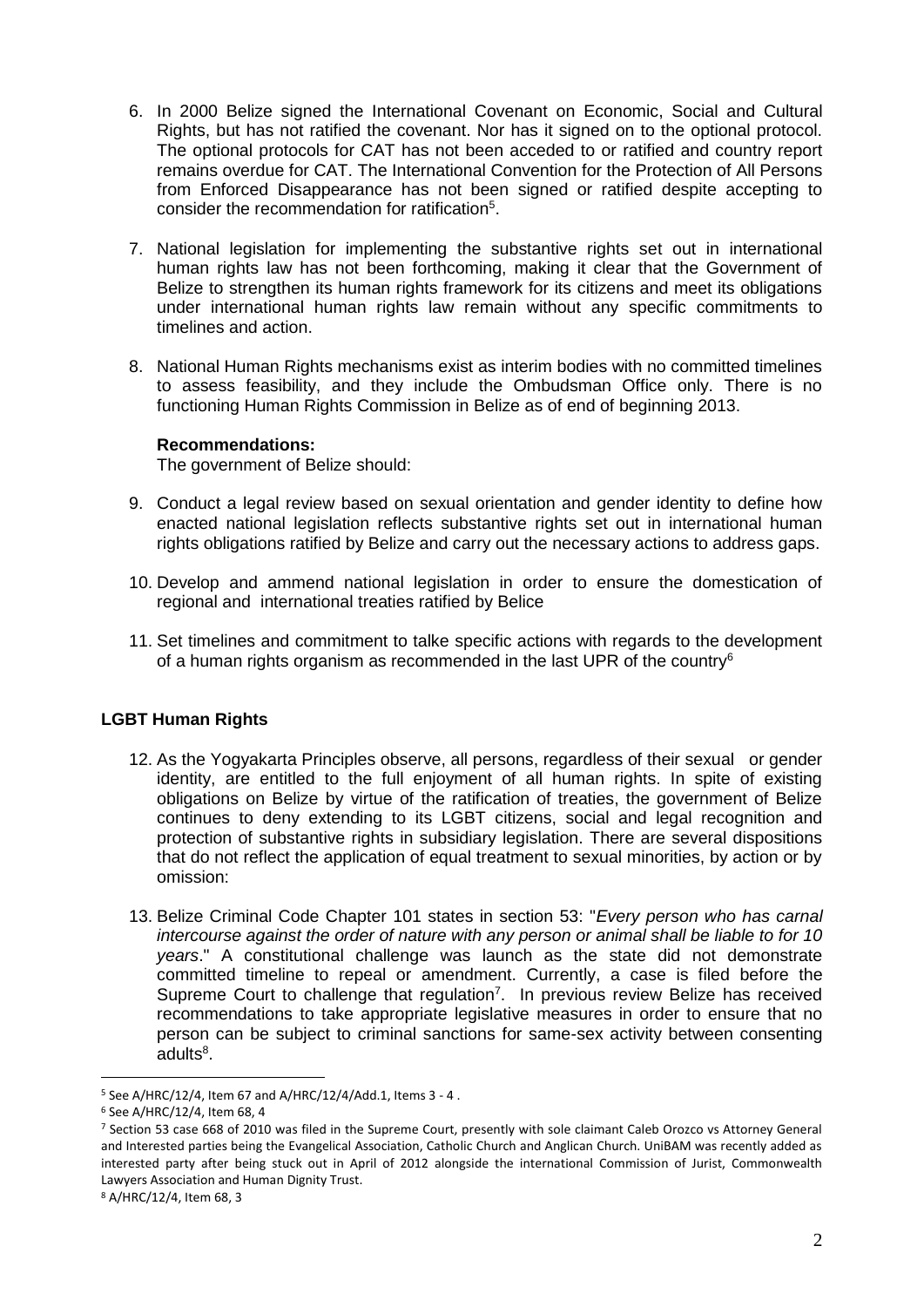14. Belize still retained its discriminatory immigration law that affects not only homosexuals<sup>9</sup> but mentally challenged people (described as "any idiot or any person who is insane or mentally deficient…") and physically disabled persons (described as "deaf and dumb or deaf and blind, or dumb and blind,…") even though, Belize signed and ratified the UN convention on the rights of Persons with Disabilities in 2011. A legal challenge to Belize's immigration law was initiated since the state did not signal an interest in amending the current status of the law despites its treaty obligations<sup>10</sup>.

### **Police and Community Abuse**

- 15. In the last UPR Belize has accepted the recommendation to provide human rights training with regard to the protection of the vulnerable groups, in particular women, children, indigenous peoples, and persons of minority sexual orientation or gender identity, to law enforcement officials, judicial officers, and all state officials.<sup>11</sup> However, general human rights violations during the last two years have been reported about gay men, lesbian women and transgender people involving violence, humiliation and discrimination in the villages, cities and towns and at police stations by police agents several incidents of violence and threats against LGBT people<sup>12</sup>.
- 16. Most of cases are not reported, because gay, lesbian and transgender people don't trust that the police officers and judicial agents act regarding justice and human rights. Some cases of psychologicall violence -performed by police officers by failing to take statements, laughing individuals out of the police station or contributed to additional harassment - have been denounced in the last years<sup>13</sup> Failure of officers to carry out their duties has a penalty under the police act, however vicitims of police abuse are influenced by fear of further abuse on the streets and cynism that there is no accountability for officers unprofessional behaviour.

## **Right to Education**

 $\overline{a}$ 

17. According to legislation<sup>14</sup>, all children under 18 years old have rights to education. However, due to the lack of practical implementation of policies and legal mechanisms,

<sup>9</sup> The Immigration Act, Chapter 156, Revised Edition 2000, under categories of prohibited immigrants - Section 5.(1) (2) (3) includes the following …. "(e) any prostitute or homosexual or any person who may be living on or receiving or may have been living on or receiving the proceeds of prostitution or homosexual behaviour".

<sup>10</sup> http://www.aidsfreeworld.org/Newsroom/Press-Releases/2012/Challenge-to-Belize-Immigration-Law.aspx

<sup>11</sup>See item 12: http://daccess-dds-ny.un.org/doc/UNDOC/GEN/G09/156/96/PDF/G0915696.pdf?OpenElement

 $12$  On October 12<sup>th</sup>, 2010 a police officer sought to humiliate and intimidate two gay men with sodomy charge under section 53 of the criminal code, forcing them to wash his vehicle. In February 2011 another similar incident occurred in the Western part of the country in the village of Esperanza, in this situation the two gay man were extorted by the officers to pay them \$100us dollars, to prevent arbitrary detention. In April 2011 two transgender individuals were held without charge because of their gender expression. In the three cases, none formally followed up with a formal report for fear of retribution and lack of confidence for the police to follow-up reports in a timely manner. On 28th September 2009 a gay PLHIV, held by police was shoved off his feet by several officers. In the process of locking him in the cell, they took away his ARV medication and refused him access. While held at the substation cell one officer threatened to beat him and take a charge. The Executive President was called to inquire about his treatment in person at midday. He did not get his ARV's until arriving and demanding his medication.

<sup>&</sup>lt;sup>13</sup> Lesbians are not immune to mistreat, especially in rural areas. In August, 2012 two lesbians that were at a wedding in Crooked Tree, were attacked by a man who punch one of them inflicting a wound behind the ears. The victim said, "that man hurt me for just being me". They did not report the incident to the police because they felt nothing would happen. All cases mentioned and others were received and documented by UniBAM over the last two years.

<sup>14</sup> Convention on the Rights of the Child (CRC), Art.28, and article 3 of the Constitution of PRC, art 3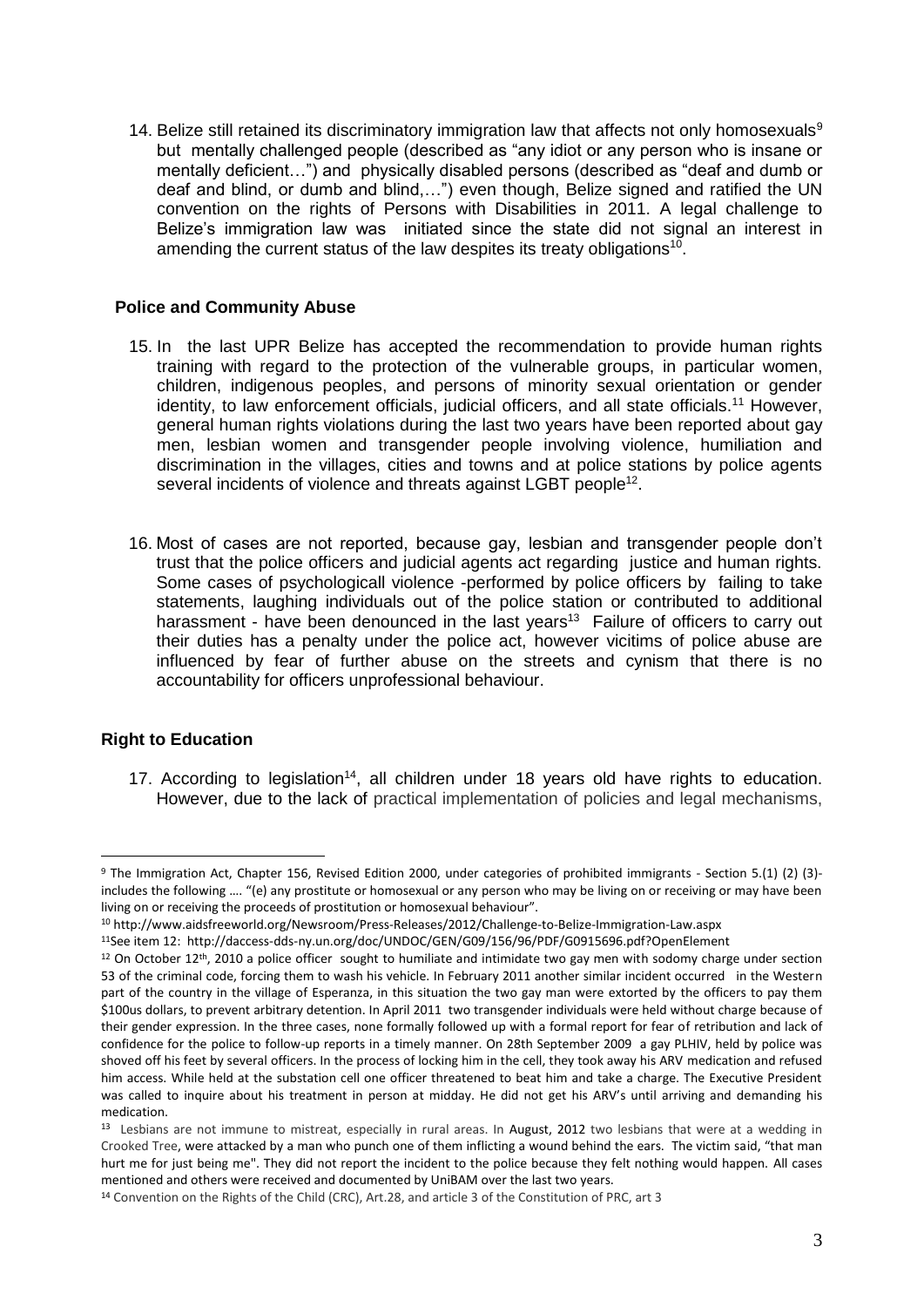LGBT children and young adults cannot fully enjoy these rights in Belize, because of violence and discrimination.

- 18. In October of 2012 a student in his last year of high school was suspended from school for three days because of holding an opinion contrary to his principal religious views about LGBT people. He was threatened with expulsion if he" continued advocating the way he did," in support of LGBT rights. In 2009 a young child was was prevented of registration in elementary school because parents "lifestyle", being lesbian parents. The child got registered with the help of the Ministry of Education intervention. In another case, a transgender student of 19 was expelled for being too effeminate. He got back into classes but it was not without a public fight<sup>15</sup>
- 19. In addition, LGBT students (or those perceived as such) have encountered and are encountering homophobic and trans-phobic bullying in schools without substantial support from schools officials and teachers prior, during and after being bullied In 2011, a former student reported that after he was punched and verbal abused by another student, he was forced to see a counsellor and have prayers said on him to remove his homosexuality. Another victim, was a 16 year old boy that was sexual assaulted by another student who was 21 who bullied him through gossip with peers in school about the incident. Ashamed, he left the school and received not justice.
- 20. Catholic and Evangelical schools have a problematic relationship with sexuality issues that damages the government investment in comprehensive sexuality education. There is a history of denominational schools management expelling girls for being pregnant and firing female teachers for having a baby out of wedlock, while the former Catholic Bishop has strongly spoken against condom use. General managers of denominational schools consider that their teachers are uncomfortable with sexuality education. And this is particularly relevant when considering that the Catholic Church runs an estimated 60% of the country's schools.

#### **Recommendations:**

 $\overline{a}$ 

The government of Belize should

- 21. Elaborate and implement a national plan to invest in stigma and discrimination reduction strategies in the education system, including the elimination of homophobic bullying as well as to document and punish discriminatory behaviour on part of educators towards gays, bisexual, transgender children.
- 22. Ensure that LGBT students and parents have access to legal advocate/counsellor to support them in addressing any discriminatory experience in the education system.
- 23. Educate and sensitise members of the police and principals about their obligations in terms of non-discriminatory treatment towards gays, bisexual, transgender students and persons living with HIV and establish the adequate mechanisms to punish torture, violence and discrimination performed by state agents against people living with HIV/AID and LGBT people.
- 24. Commit investment in education system to integrate sexual diversity and nondiscrimination principles into current curriculum.
- 25. Implement a sensitive national campaign in cooperation with NGOs to promote nondiscrimination practices and polices addressing sexual orientation and gender identity and to eliminate homophobic bullying.

<sup>15</sup> http://www.iglhrc.org/cgi-bin/iowa/article/takeaction/globalactionalerts/1032.htm